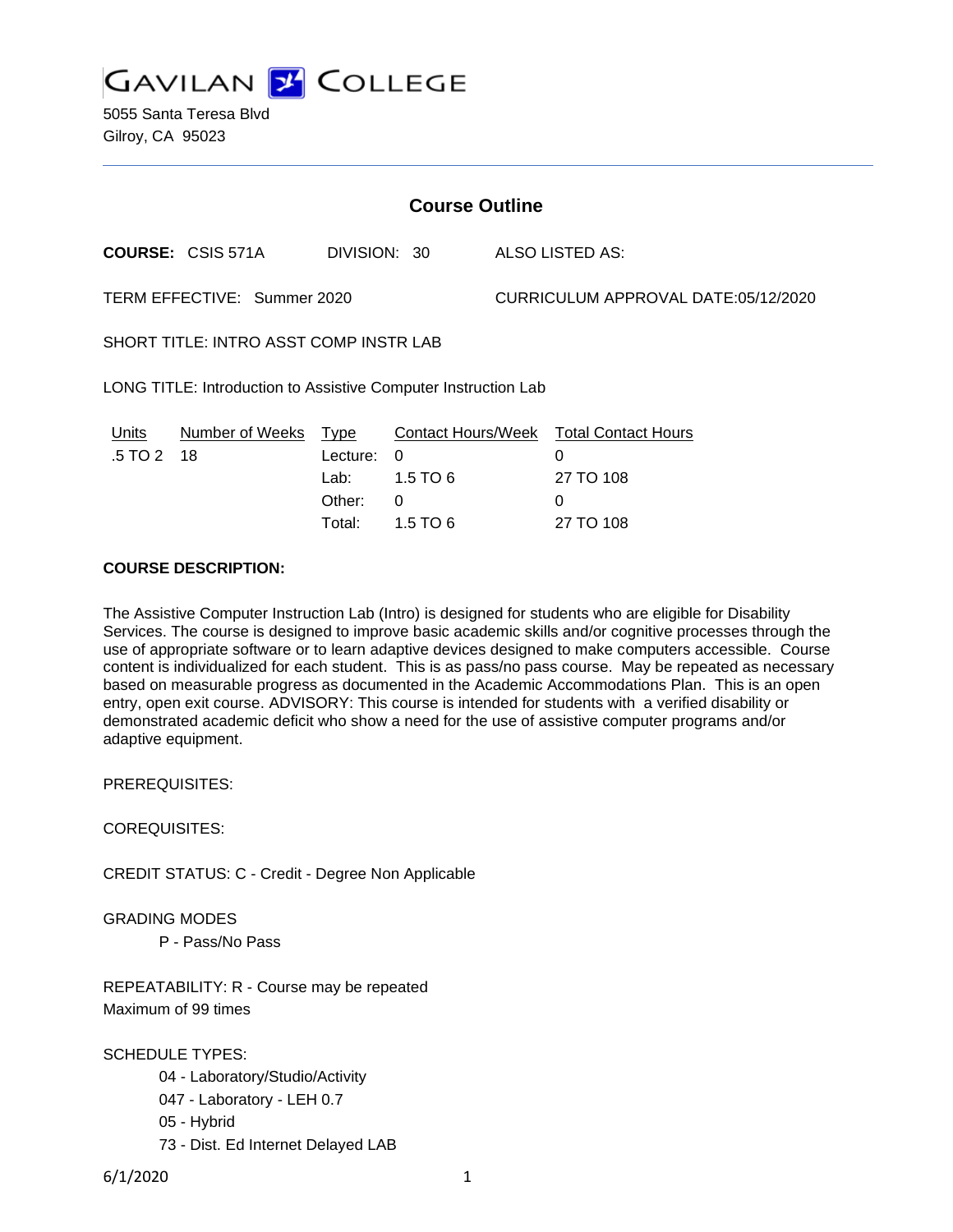737 - Dist. Ed Internet LAB-LEH 0.7

# **STUDENT LEARNING OUTCOMES:**

1. Recognize the effects of the assistive technologies or academic software on their academic achievement. Measure of assessment: Oral Report, Written Report

Year assessed, or planned year of assessment: 2016

2. Identify and apply assistive technologies or academic software that are appropriate for their individual learning profiles.

Measure of assessment: Oral Report, Written Report

Year assessed, or planned year of assessment: 2016

3. Employ appropriate assistive technologies and utilize them for the completion of their mainstreamed college coursework.

Measure of assessment: Skills Demonstration, Written Report

Year assessed, or planned year of assessment: 2016

#### **CONTENT, STUDENT PERFORMANCE OBJECTIVES, OUT-OF-CLASS ASSIGNMENTS**

Curriculum Approval Date:05/12/2020

27-108 Hours

Content: The course content is individualized for each student each semester. Basic academic skill deficits are remediated through individualized computer instruction. Specific goals and percentages for progress are identified and agreed upon with each student and instructor. The student should be able to demonstrate measurable progress in improving basic academic skills and/or cognitive functioning, to include: 1. Memory and reasoning 2. Language; i.e., syntax, semantics & grammar 3. Reading vocabulary and comprehension 4. Writing skills 5. Math skills 6. Computer literacy - Hours are dependent upon the number of units in which the student is enrolled. Student Performance Objectives (SPO): Students will demonstrate increased communication, academic and vocational knowledge and skills in the coursework required by their regular college courses with assistance. Students will report and apply improved study strategies, organizational and time management skills with assistance.

Content: Orientation: 1. Class requirements-including lab rules and procedures 2. Adaptation(s) and evaluation of student

needs. 3. Student Timekeeper program. 4. Go Print: utilizing the GO PRINT station. Student Performance Objectives (SPO): Students will demonstrate the ability to add themselves to the system, log in/out of system and check hours in the system with assistance. Students will demonstrate the ability to use the GO PRINT program for printing all assignments with assistance.

Content: Computer Fundamentals: 1. Vocabulary 2. Flash drive handling 3. Software / hardware demonstration 4. Use of computer programs. Student Performance Objectives (SPO): Students will complete activities related to computer access or tests of

cognitive skills and/or academic competencies with assistance.

Content: iLearn: MyGAV Student portal and iLearn course. Student Performance Objectives (SPO): Students will demonstrate the ability to access the iLearn course in the Student portal, read course syllabus, access course resources, materials and assignments on the computers with assistance.

Content: Individual Practice and Assignments. Students will be given individualized assignments to complete and/or software programs to utilize with interactive capabilities. This lab work is designed to increase their skills and ability in the areas agreed upon by the student and instructor. The type of equipment and/or computer software utilized will be determined by the student's assessed

strengths and weaknesses. Student Performance Objectives (SPO): The students will complete lab assignments according to their individual goals and apply that knowledge to their mainstreamed coursework with assistance.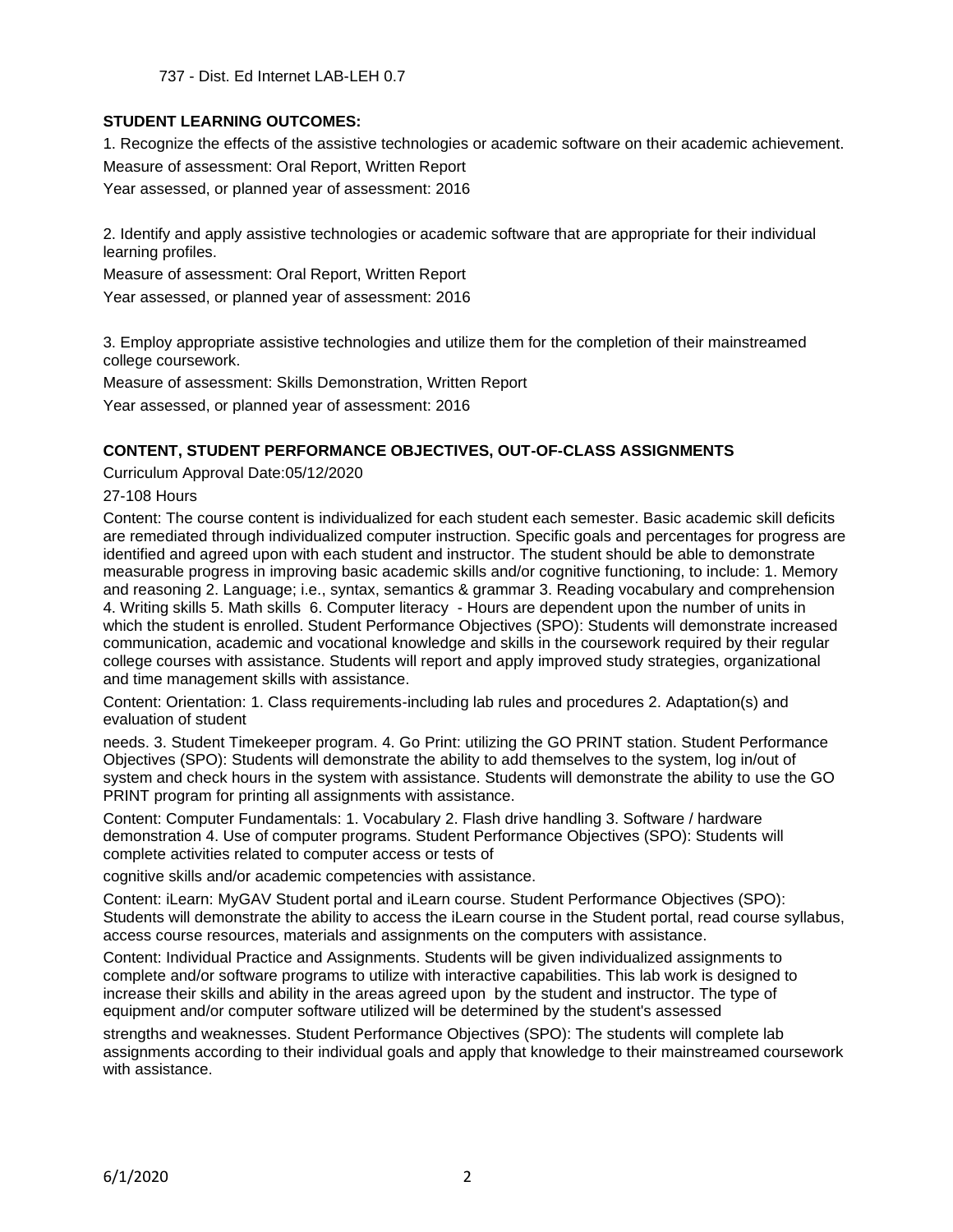Content: Individual and Small Group Instruction: Some of the assistive computer programs and/or equipment which may be used include: Microsoft Office, Plato, Kurzweil 3000, Read & Write, JAWS, ZoomText, Magic, Dragon, Portable Magnifiers, Daisy Players, etc. The programs and equipment listed above do not limit the instructor from using other programs and equipment that may be more effective. Student Performance Objectives (SPO): The students will complete a series of lab exercises using the equipment and programs recommended by the instructor with assistance.

Content: Plato: Online academic skills program. Student Performance Objectives (SPO): The students will use the online Plato program to improve their basic academic skills with assistance.

Content: Student Evaluation: Pre- and post- assessment activities by the instructor will be based on progress criteria specified in the Academic Accommodations Plan. The evaluation will be based upon the monthly reports, records of completed assignments, observed behavior and skill development. Student Performance Objectives (SPO): The students will meet with the instructor to discuss the monthly progress reports generated by the individual programs. Students will identify their need for computer access and/or academic software programs with assistance.

2 Hours Final

#### **METHOD OF INSTRUCTION**

1. Adaptive instructional techniques--specialized areas of instruction might include individual and/or small group instruction on methods used to: a. engage/disengage assistive computer software; b. adjust individual preferences.

- 2. Demonstration.
- 3. Individual assistance, additional review and practice.
- 4. Weekly student use of the software programs.
- 5. Written reports.

#### **OUT OF CLASS ASSIGNMENTS**

Required Outside Hours: Assignment Description: **None** 

## **METHODS OF EVALUATION**

Writing assignments Percent of total grade: 15.00 % Percent range of total grade: 15 % to 25 % Lab Reports Problem-solving assignments Percent of total grade: 0.00 % Percent range of total grade: 0 % to 0 % Skill demonstrations Percent of total grade: 60.00 % Percent range of total grade: 60 % to 75 % Class Performance/s Performance Exams Objective examinations Percent of total grade: 0.00 % Percent range of total grade: 0 % to 0 % Other methods of evaluation

# **REPRESENTATIVE TEXTBOOKS:**

n/a